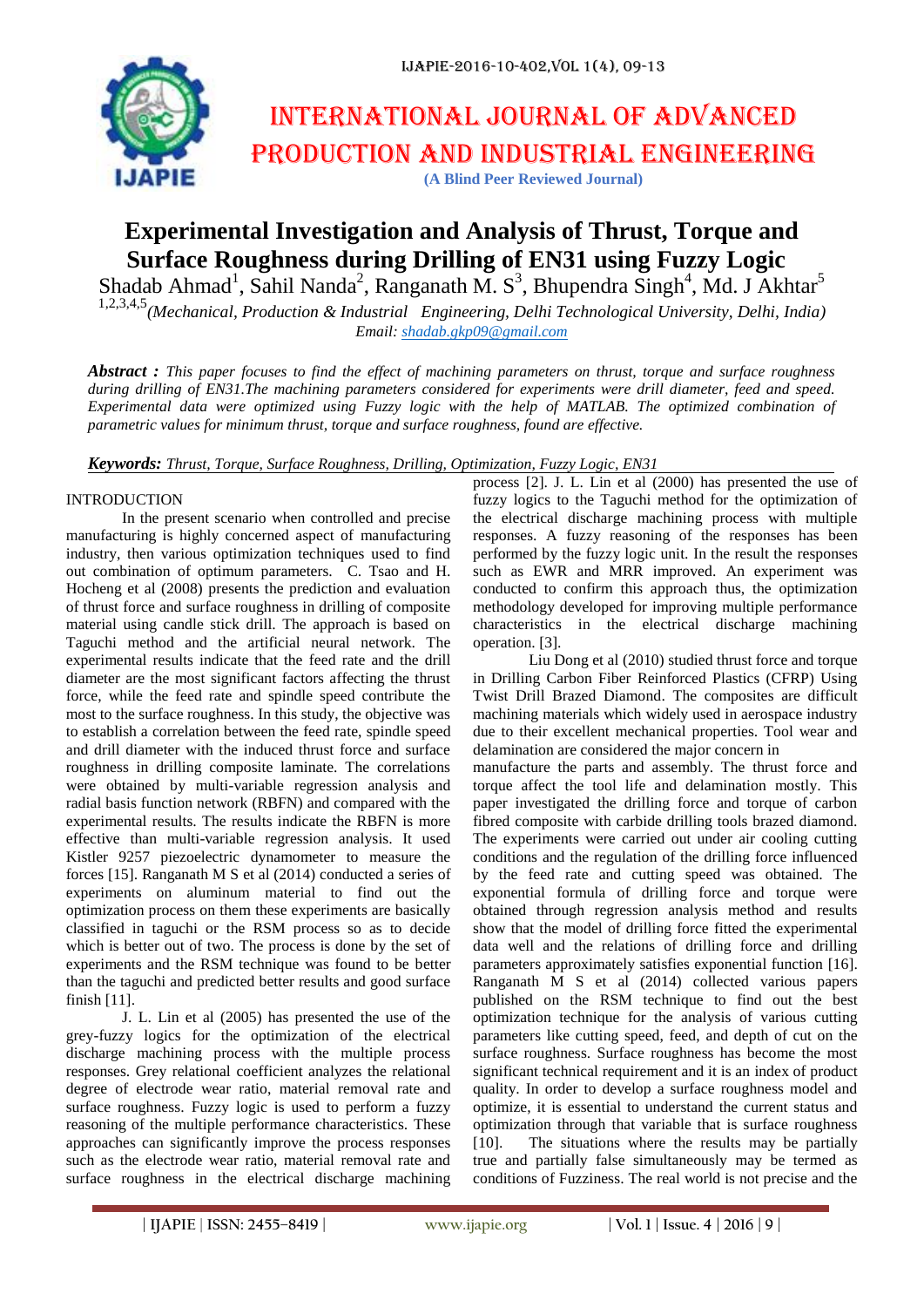## Shadab Ahmad et al., *International Journal of Advanced Production and Industrial Engineering*

notions of vagueness, looseness, uncertainty, imprecision, concepts and perceptions are central to the way human beings solve problem. In academia, most of the early fuzzy set theory research focused exclusively on scientific applications. Another separate issue is the valuation that each individual granted such a fuzzy character (the glass half full or half empty), which depend on subjective psychological issues and difficult to evaluate. Over the past four decades, fuzzy set theory has gained in popularity, and there are now more than thousands of commercially available products that make use of it, ranging from washing machines to high-speed trains. Nearly every application is potentially able to realize some of the benefits of fuzzy set theory, including better performance, higher productivity, better efficiency, and lower cost. Lotfi Zadeh in 1960s created fuzzy set theory to mathematically represent the uncertainty. Zadeh wanted to create a set theory

which reflects human reasoning in its use of approximate information and uncertainty to generate decisions. It follows that there was need a radical rethink of our classical concepts of truth and falsehood, replacing the concept of fuzziness (fuzziness or vagueness ) as a result of which the truth or falsity are only extreme cases. It has further been used to develop formalized tools to deal with the imprecision intrinsic to a wide variety of problems. It was not until the late 1980s that this state-of-the-art technique was used to develop a wide variety of business applications and that; as a result, an increase in amount of published research began to appear [14, 17]. Du and Wolfe (1997) studied the utilization of fuzzy logic and ANN, especially in the areas of scheduling and planning, quality control, inventory control, group technology, and forecasting, and suggested four types of integration between the two to-stimulate future research [18].

Proud love et al. (1998) carried out a review of the use of various artificial intelligence (AI) techniques as solutions to eight areas of POM, although fuzzy logic was briefly discussed in only two of these application areas, namely, product design and scheduling [19]. Kobbacy et al. (2007) studied and examined four AI techniques, namely, genetic algorithms, knowledge-based systems, case-based reasoning, fuzzy logic, and hybrid systems. They then discussed the application of each technique in four areas of operations management, including design, scheduling, and process planning and control and quality, maintenance, and fault diagnosis [20]. Our study has objective is to find those such condition for drilling which is optimum where the parameter studied were drill diameter, feed and speed of rotation correspondingly the values were obtained for the thrust, torque and surface roughness in drilling process. The torque, thrust and surface roughness are responses and they are controlled by parameters. Use of Fuzzy logics is taken to analyze the data.

#### EXPERIMENTAL SET-UP AND PROCEDURE

The experimental set up was made by connecting the dynamometer to the machine and then the results were obtained while performing the experiments.



Fig1: Drilling machine used



Fig2:

Schematic diagram of experimental setup consist of drilling machine combined with a drill tool and dynamometer.

# *Procedure*

Considering the basic aim of analysis of drilling the material was chosen in the process. The material thus selected was EN – 31 which is a relatively new material than any other material used as metal for domestic as well as military purposes. The material was then brought in the desired shape so that the force and the torque could be measured during the drilling process. The dimensions required were:- Length - 70mm, Diameter – 40mm . The specimen thus obtained was then drilled and the recorded accordingly on the desired feed speed and the drill diameter after the drilling process the surface roughness was measured by the tylrsurf surtonic 3+. This gave the measurements of the surface roughness and thereby the roughness was measured. After, this process results were used in the Minitab and thus the graphs and the plots were obtained. A dynamometer is a device used to find the torque and thrust in the machine either in drilling or any other machining process. Dynamometer is an electrical device which is used to measure the value of the force and torque exactly in the process. A dynamometer is first balanced with respect to a known force and then the pointer is moved with respect to the new force coming into action at that point or in that process.

Surface roughness is an important parameter required for the measurement of the quality of the product. Surface measurement is nothing but the comparison of the previously fixed value with the new value obtained. The taylsurf instrument used in this experiment is a taylor hobson unit with surtonic3+ as its product name. Surtronic 3+ is combination of advanced technology along with high precision and accuracy to give effective measurement of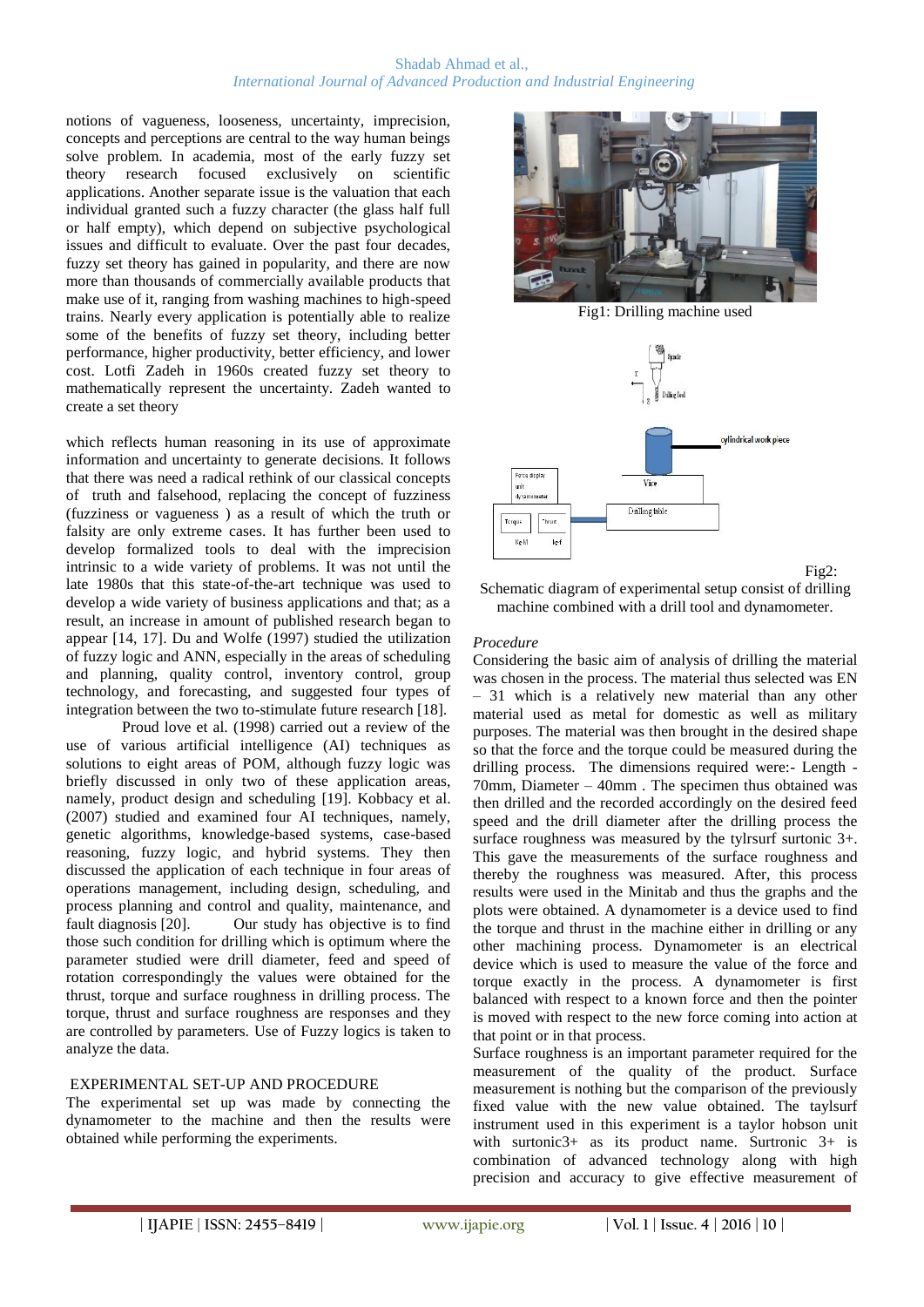surface finish in the experiment, inspection room or laboratory.



Fig3: Dynamometer used in the process



Fig4: Roughness Tester

EN-31 is a type of steel which has high quality and high hardness with respect to other type of steels also this is abrasion resistant steel which is superior to the commonly available steels in the market. The compressive strength is also of high degree and better then the available steels bars. EN with a capital 'N' designates "Europäische" Norm which converts to European Standard. En with a lowercase 'n' implies Emergency Number and was used as a representation for various steel grades in BS 970 until a uniform system was set up after the world war 2. Table 2, Shows the different observed values of thrust, torque and surface roughness obtained by changing the control factors drill diameter, feed rate and speed. **Compositions:**

| <b>Alloying Elements</b> | Percentage       |  |  |
|--------------------------|------------------|--|--|
| Carbon                   | 0.90-1.20%       |  |  |
| Chromium                 | 1.00-1.60%       |  |  |
|                          |                  |  |  |
| Silicon                  | $0.10 - 0.35\%$  |  |  |
| Manganese                | 0.30-0.75%       |  |  |
| Sulphur                  | $0.050\%$ at max |  |  |
| Phosphorous              | 0.050% at max    |  |  |
|                          |                  |  |  |

# **OBSERVATIONS**

Table 2: The observed thrust, torque and Ra values by changing the control factors.

| Exp. No.                | <b>Control Factors</b> |               |            | Data           |                |         |  |
|-------------------------|------------------------|---------------|------------|----------------|----------------|---------|--|
|                         | Drill dia (mm)         | feed rate(mm) | Speed(rpm) | $Thrust(kg-f)$ | $Torque(kg-m)$ | Ra (µm) |  |
| $\,1$                   | 10                     | $0.2\,$       | 220        | 427            | 1.2            | 5.48    |  |
| $\sqrt{2}$              | 10                     | 0.2           | 220        | 420            | 1.2            | 5.92    |  |
| 3                       | $8\,$                  | 0.3           | 150        | 348            | 1.1            | 5.16    |  |
| $\overline{\mathbf{4}}$ | 10                     | 0.2           | 150        | 331            | 1.4            | 4.76    |  |
| 5                       | 8                      | 0.3           | 440        | 377            | 1.6            | 6.82    |  |
| $\boldsymbol{6}$        | 10                     | $0.2\,$       | 220        | 332            | 1.4            | 5.18    |  |
| $\boldsymbol{7}$        | 10                     | 0.12          | 220        | 246            | 0.8            | 4.82    |  |
| $\,8\,$                 | 8                      | $0.2\,$       | 220        | 203            | $0.8\,$        | 6.32    |  |
| 9                       | 10                     | 0.2           | 220        | 312            | 1.3            | 5.94    |  |
| 10                      | 10                     | 0.2           | 220        | 315            | 1.4            | 6.72    |  |
| 11                      | 10                     | $0.2\,$       | 440        | 440            | 1.2            | 9.32    |  |
| 12                      | 10                     | $0.2\,$       | 220        | 335            | 1.3            | 7.48    |  |
| 13                      | 12                     | 0.2           | 220        | 429            | 1.7            | 6.52    |  |
| 14                      | 10                     | 0.3           | 220        | 452            | 1.6            | 9       |  |
| 15                      | 12                     | 0.12          | 150        | 299            | 1.4            | 6.74    |  |
| 16                      | 12                     | 0.3           | 150        | 634            | 2.6            | 5.32    |  |
| 17                      | 12                     | 0.12          | 440        | 268            | 1.4            | 5.28    |  |
| 18                      | $\,8\,$                | 0.12          | 150        | 170            | $0.5\,$        | 6.48    |  |
| 19                      | $\,8\,$                | 0.12          | 440        | 163            | 0.7            | 4.3     |  |
| 20                      | 12                     | 0.3           | 440        | 819            | 2.4            | 9.14    |  |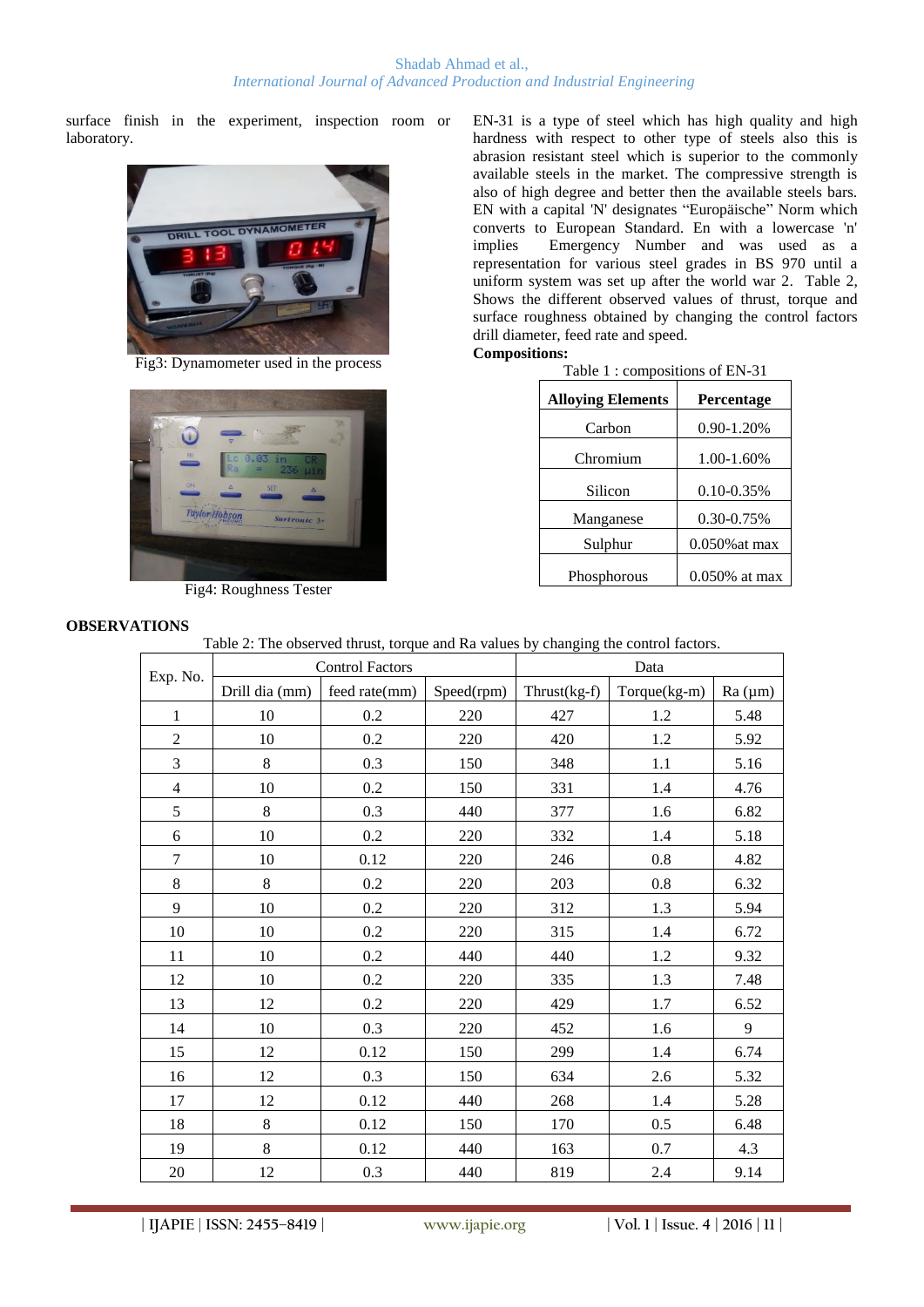Shadab Ahmad et al., *International Journal of Advanced Production and Industrial Engineering*

#### **CALCULATIONS**

| Exp. No.       | <b>Grey Relational Coefficients</b> |         |         | <b>MPCIs</b> | <b>S/N Ratios</b> |  |
|----------------|-------------------------------------|---------|---------|--------------|-------------------|--|
|                | Thrust                              | Torque  | Ra      |              |                   |  |
| 1              | 0.55405                             | 0.60000 | 0.68022 | 0.579        | $-4.74643$        |  |
| $\overline{2}$ | 0.56068                             | 0.60000 | 0.60775 | 0.548        | $-5.22439$        |  |
| 3              | 0.63938                             | 0.63636 | 0.74481 | 0.625        | $-4.08240$        |  |
| 4              | 0.66129                             | 0.53846 | 0.84512 | 0.668        | $-3.50447$        |  |
| 5              | 0.60517                             | 0.48837 | 0.49901 | 0.529        | $-5.53089$        |  |
| 6              | 0.65996                             | 0.53846 | 0.74041 | 0.616        | $-4.20839$        |  |
| 7              | 0.79805                             | 0.77778 | 0.82838 | 0.688        | $-3.24823$        |  |
| 8              | 0.89130                             | 0.77778 | 0.55408 | 0.703        | $-3.06089$        |  |
| 9              | 0.68763                             | 0.56757 | 0.60482 | 0.585        | $-4.65688$        |  |
| 10             | 0.68333                             | 0.53846 | 0.50913 | 0.569        | $-4.89775$        |  |
| 11             | 0.54215                             | 0.60000 | 0.33333 | 0.474        | $-6.48443$        |  |
| 12             | 0.65600                             | 0.56757 | 0.44112 | 0.539        | $-5.36822$        |  |
| 13             | 0.55219                             | 0.46667 | 0.53066 | 0.506        | $-5.91699$        |  |
| 14             | 0.53160                             | 0.48837 | 0.34813 | 0.457        | $-6.80168$        |  |
| 15             | 0.70690                             | 0.53846 | 0.50707 | 0.58         | $-4.73144$        |  |
| 16             | 0.41051                             | 0.33333 | 0.71105 | 0.515        | $-5.76386$        |  |
| 17             | 0.75751                             | 0.53846 | 0.71920 | 0.638        | $-3.90359$        |  |
| 18             | 0.97910                             | 1.00000 | 0.53518 | 0.796        | $-1.98174$        |  |
| 19             | 1.00000                             | 0.84000 | 1.00000 | 0.821        | $-1.71314$        |  |
| 20             | 0.33333                             | 0.35593 | 0.34150 | 0.411        | $-7.72316$        |  |

Table3: The observed thrust, torque and Ra values by changing the control factors



Fig5: Main effects plot of S/N Ratio vs. control parameters

The grey relational coefficients of thrust, torque and surface roughness were calculated based on the lower the better criteria. These coefficients were then inputted into the fuzzy inference system and the corresponding Multi Performance Characteristic Indices (MPCIs) were recorded in the table. Corresponding S/N Ratios were calculated based on the nominal the best criteria.

Based on the values of S/N Ratios an optimal solution was obtained when drill diameter is equal to 8 mm, feed rate equal to 0.12mm/min and speed equal to 440 rpm. Figure 5 shows the main effects plot of the S/N ratios calculated in table 2 and the corresponding control parameters. It can be clearly seen that the optimal solution according to the plot corresponds to drill diameter of 8 mm, feed rate of 0.12 mm/min and speed of 150 rpm.

## **CONCLUSIONS**

The parameter studied were drill diameter, feed and speed of rotation correspondingly the values were obtained for the thrust, torque and surface roughness in drilling process.

The torque, thrust and surface roughness are responses and they are controlled by parameters.

The drilling process is studied and fuzzy logic is applied on the data obtained from the experiment.

With help of the Fuzzy, optimized values were obtained satisfactorily.

Based on the S/N Ratio values, an optimal solution of drill diameter equal to 8 mm, feed rate equal to 0.12mm/min and speed equal to 440 rpm is obtained which gives thrust equal to 163kgf, torque of 0.7kg.m and surface roughness of 4.3µm.

The optimal solution according to the main effects plot corresponds to drill diameter of 8 mm, feed rate of 0.12 mm/min and speed of 150 rpm which gives thrust equal to 170kgf, torque equal to 0.5kg.m and surface roughness equal to 6.48µm have been obtained